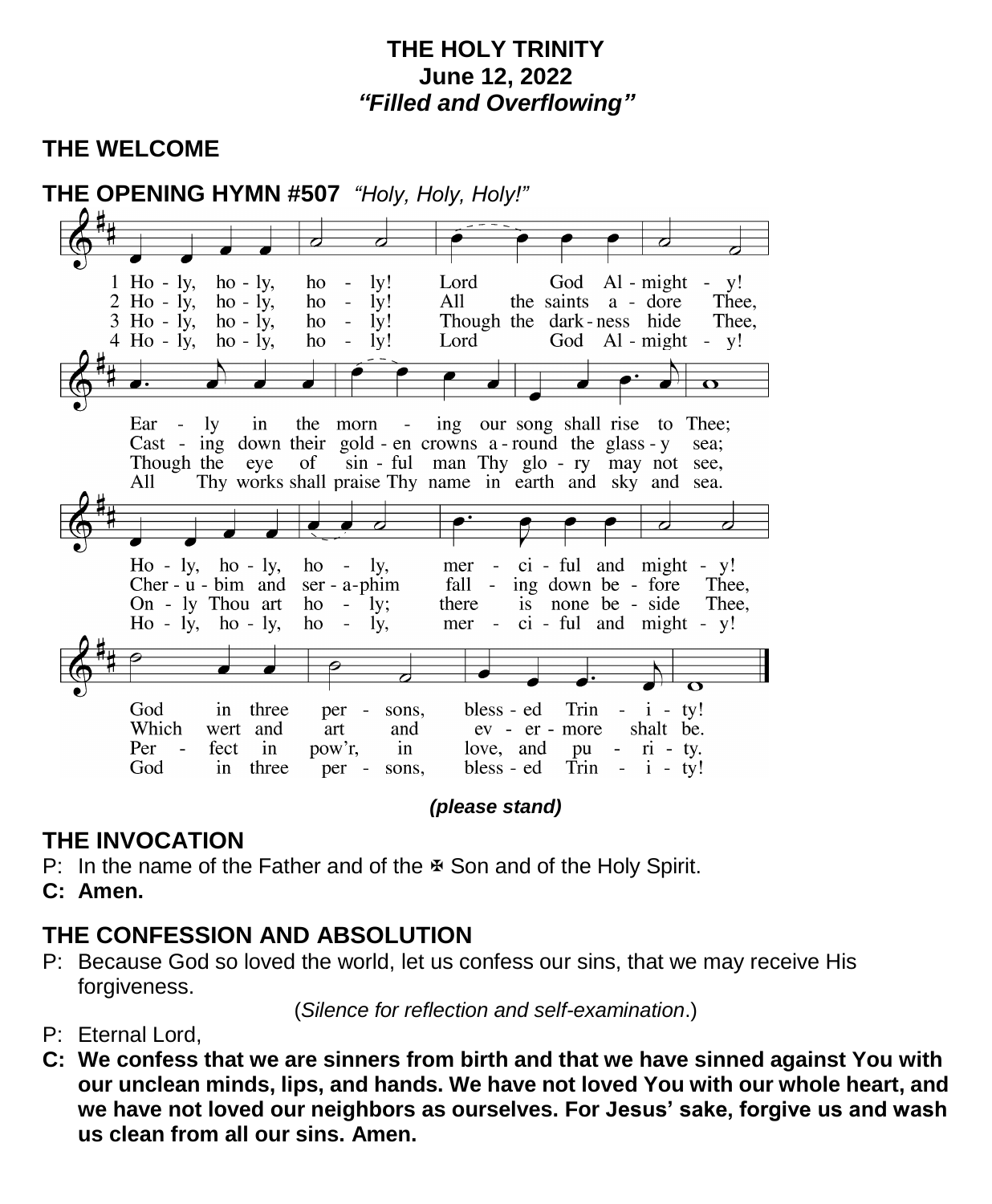- P: Almighty God in His mercy has given His Son to die for you and for His sake forgives you all your sins. As a called and ordained servant of Christ and by His authority, I therefore forgive you all your sins in the name of our Triune God—in the name of the Father and of the  $\frac{1}{2}$  Son and of the Holy Spirit.
- **C: Amen.**

*(please be seated)*



## **THE PRAYER OF THE DAY**

- P: Let us pray. Almighty and everlasting God, You have given us, Your servants, grace to acknowledge the glory of the eternal Trinity by the confession of a true faith, and to worship the Unity in the power of the Divine Majesty. Keep us also steadfast in this faith and defend us from all adversities; for You, O Father, Son, and Holy Spirit, live and reign, one God, now and forever.
- **C: Amen.**

#### *(please be seated)*

## **THE OLD TESTAMENT READING** Proverbs 8:1–4, 22–31 (ESV)

Does not wisdom call? Does not understanding raise her voice?On the heights beside the way, at the crossroads she takes her stand;beside the gates in front of the town, at the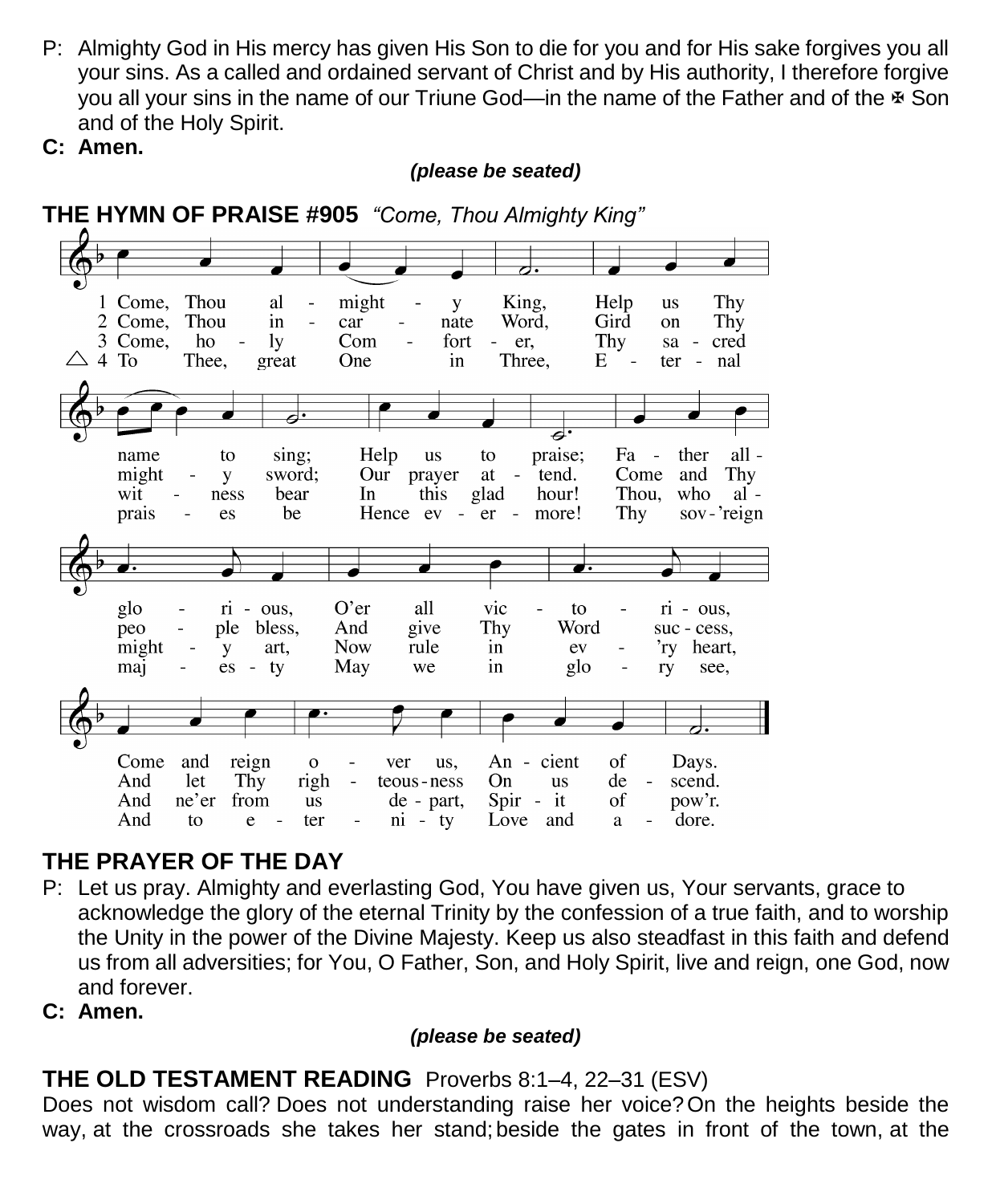entrance of the portals she cries aloud:"To you, O men, I call, and my cry is to the children of man. . . . The LORD possessed me at the beginning of His work, the first of His acts of old. Ages ago I was set up, at the first, before the beginning of the earth.When there were no depths I was brought forth, when there were no springs abounding with water.Before the mountains had been shaped, before the hills, I was brought forth, before He had made the earth with its fields, or the first of the dust of the world.When He established the heavens, I was there; when He drew a circle on the face of the deep,when He made firm the skies above, when He established the fountains of the deep,when He assigned to the sea its limit, so that the waters might not transgress His command, when He marked out the foundations of the earth, then I was beside Him, like a master workman, and I was daily His delight, rejoicing before Him always, rejoicing in His inhabited world and delighting in the children of man."

- P: This is the Word of the Lord.
- **C: Thanks be to God.**

## **THE NEW TESTAMENT READING** Acts 2:14a, 22-36 (ESV)

Peter, standing with the eleven, lifted up his voice and addressed them: "Men of Israel, hear these words: Jesus of Nazareth, a Man attested to you by God with mighty works and wonders and signs that God did through Him in your midst, as you yourselves know—this Jesus, delivered up according to the definite plan and foreknowledge of God, you crucified and killed by the hands of lawless men. God raised Him up, losing the pangs of death, because it was not possible for Him to be held by it. For David says concerning Him, 'I saw the Lord always before Me, for He is at My right hand that I may not be shaken; therefore My heart was glad, and My tongue rejoiced; My flesh also will dwell in hope. For You will not abandon My soul to the grave, or let Your Holy One see corruption.You have made known to Me the paths of life; You will make Me full of gladness with Your presence.' Brothers, I may say to you with confidence about the patriarch David that he both died and was buried, and his tomb is with us to this day. Being therefore a prophet, and knowing that God had sworn with an oath to him that He would set one of his descendants on his throne, he foresaw and spoke about the resurrection of the Christ, that He was not abandoned to the grave, nor did His flesh see corruption. This Jesus God raised up, and of that we all are witnesses. Being therefore exalted at the right hand of God, and having received from the Father the promise of the Holy Spirit, He has poured out this that you yourselves are seeing and hearing. For David did not ascend into the heavens, but he himself says, 'The Lord said to my Lord, "Sit at My right hand, until I make Your enemies Your footstool."' Let all the house of Israel therefore know for certain that God has made Him both Lord and Christ, this Jesus whom you crucified."

- P: This is the Word of the Lord.
- **C: Thanks be to God.**

#### *(please stand)*

**THE VERSE** *(tune: "Voices Raised to You We Offer")* **Al-le-lu-ia! Al-le-lu-ia! Not to us, Lord, not to us, But to Your name be all glo-ry For Your sav-ing stead-fast love. Al-le-lu-ia! Al-le-lu-ia! Faith-ful Lord, Im-man-uel!**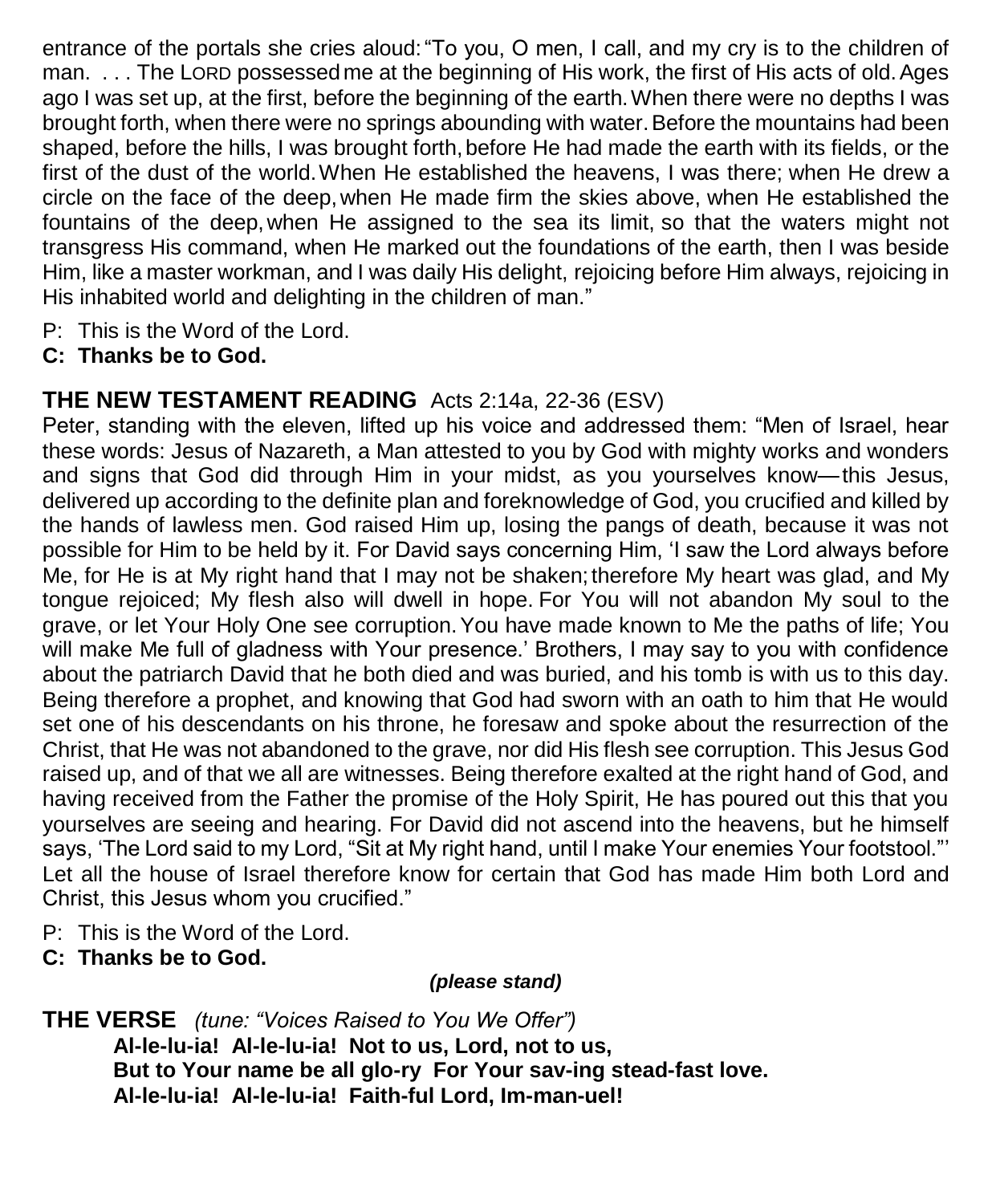## **THE HOLY GOSPEL** John 8:48-59 (ESV)

P: The Holy Gospel according to St. John the eighth chapter.

**C:** *(spoken)* **Glory to You, O Lord.**

The Jews answered Him, "Are we not right in saying that You are a Samaritan and have a demon?" Jesus answered, "I do not have a demon, but I honor My Father, and you dishonor Me. Yet I do not seek My own glory; there is One who seeks it, and He is the Judge. Truly, truly, I say to you, if anyone keeps My Word, he will never see death." The Jews said to Him, "Now we know that You have a demon! Abraham died, as did the prophets, yet You say, 'If anyone keeps My Word, he will never taste death.' Are You greater than our father Abraham, who died? And the prophets died! Who do You make Yourself out to be?" Jesus answered, "If I glorify Myself, My glory is nothing. It is My Father who glorifies Me, of whom you say, 'He is our God.'But you have not known Him. I know Him. If I were to say that I do not know Him, I would be a liar like you, but I do know Him and I keep His word. Your father Abraham rejoiced that he would see My day. He saw it and was glad." So the Jews said to Him, "You are not yet fifty years old, and have you seen Abraham?" Jesus said to them, "Truly, truly, I say to you, before Abraham was, I am." So they picked up stones to throw at Him, but Jesus hid Himself and went out of the temple.

P: This is the Gospel of the Lord.

**C:** *(spoken)* **Praise to You, O Christ.**

### *(please be seated)*

## **THE ATHANASIAN CREED**

- P: Today we are marveling at the grace of God in paying attention to us and saving us, although we are a seemingly insignificant part of His creation. The grace of God is also apparent as the Church has sought to confess the witness of Scripture. As we cannot comprehend the vastness of space, so we cannot understand God's nature as three persons in one Godhead. As you profess truths about our majestic God, I will follow with the offsetting realities that also must be true. We cannot explain God; we can only confess our faith within the limits of human understanding.
- P: Whoever desires to be saved must, above all, hold the catholic [that is, "universal"] faith. Whoever does not keep it whole and undefiled will without doubt perish eternally.
- **C: And the catholic faith is this, that we worship one God in Trinity and Trinity in Unity,**
- P: neither confusing the persons nor dividing the substance.
- **C: For the Father is one person, the Son is another, and the Holy Spirit is another.**
- P: But the Godhead of the Father and of the Son and of the Holy Spirit is one: the glory equal, the majesty coeternal.
- **C: Such as the Father is, such is the Son, and such is the Holy Spirit:**
- P: the Father uncreated, the Son uncreated, the Holy Spirit uncreated; the Father infinite, the Son infinite, the Holy Spirit infinite; the Father eternal, the Son eternal, the Holy Spirit eternal.
- **C: And yet there are not three Eternals, but one Eternal,**
- P: just as there are not three Uncreated or three Infinites, but one Uncreated and one Infinite.
- **C: In the same way, the Father is almighty, the Son almighty, the Holy Spirit almighty;**
- P: and yet there are not three Almighties, but one Almighty.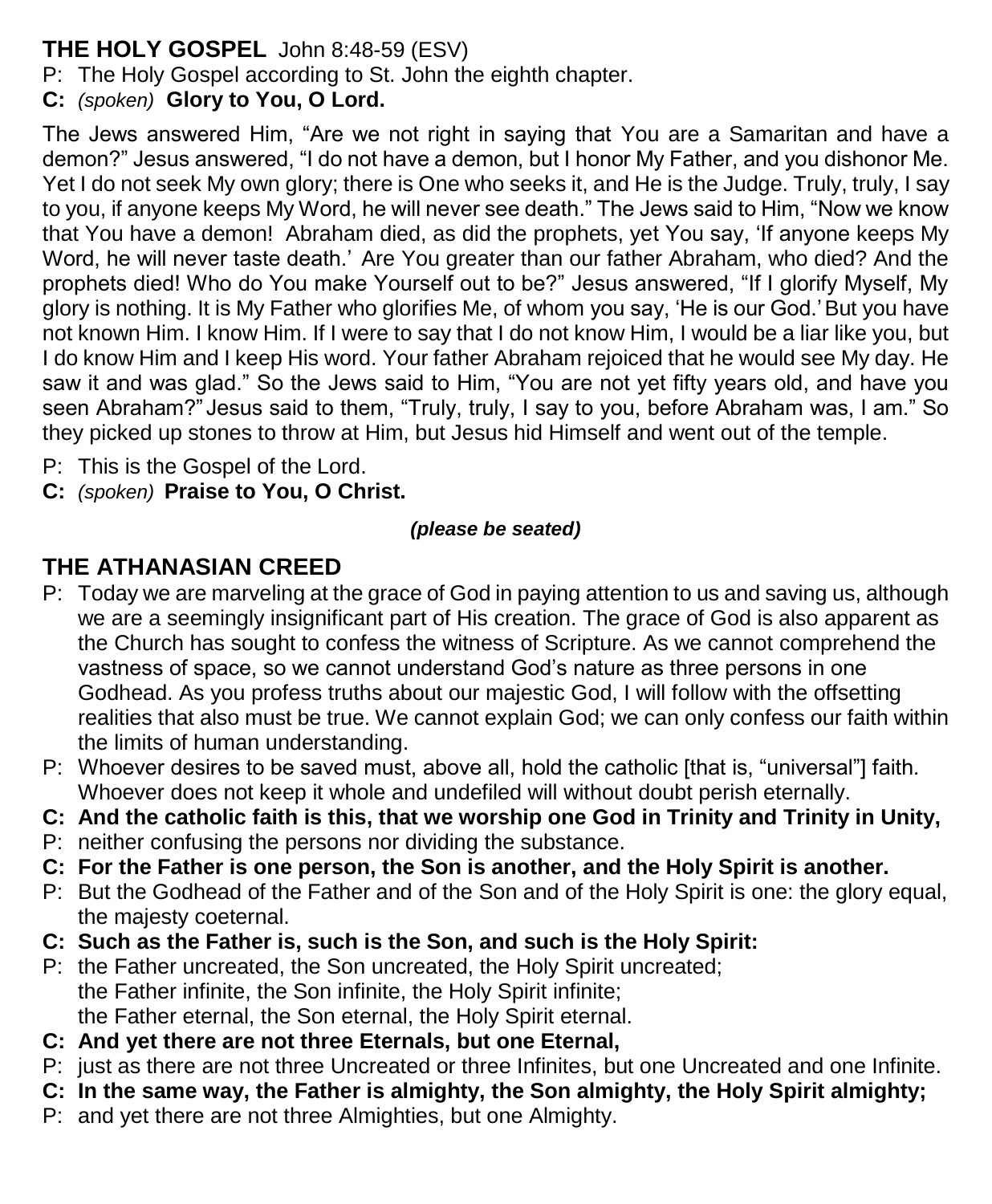- **C: So the Father is God, the Son is God, the Holy Spirit is God; and yet there are not three Gods, but one God. So the Father is Lord, the Son is Lord, the Holy Spirit is Lord;**
- P: and yet there are not three Lords, but one Lord. Just as we are compelled by the Christian truth to acknowledge each distinct person as God and Lord, so also are we prohibited by the catholic religion to say that there are three Gods or Lords.
- **C: The Father is not made nor created nor begotten by anyone. The Son is neither made nor created, but begotten of the Father alone. The Holy Spirit is of the Father and of the Son, neither made nor created nor begotten, but proceeding.**
- P: Thus, there is one Father, not three Fathers; one Son, not three Sons; one Holy Spirit, not three Holy Spirits.

And in this Trinity none is before or after another; none is greater or less than another; but the whole three persons are coeternal with each other and coequal, so that in all things, as has been stated above, the Trinity in Unity and Unity in Trinity is to be worshiped.

- **C: Therefore, whoever desires to be saved must think thus about the Trinity.**
- P: But it is also necessary for everlasting salvation that one faithfully believe the incarnation of our Lord Jesus Christ.
- **C: Therefore, it is the right faith that we believe and confess that our Lord Jesus Christ, the Son of God, is at the same time both God and man.**
- P: He is God, begotten from the substance of the Father before all ages; and He is man, born from the substance of His mother in this age: perfect God and perfect man, composed of a rational soul and human flesh; equal to the Father with respect to His divinity, less than the Father with respect to His humanity.
- **C: Although He is God and man, He is not two, but one Christ:**
- P: one, however, not by the conversion of the divinity into flesh, but by the assumption of the humanity into God;

one altogether, not by confusion of substance, but by unity of person.

For as the rational soul and flesh is one man, so God and man is one Christ,

**C: who suffered for our salvation, descended into hell, rose again the third day from the dead, ascended into heaven, and is seated at the right hand of the Father, God Almighty, from whence He will come to judge the living and the dead. At His coming all people will rise again with their bodies and give an account concerning their own deeds.**

### **And those who have done good will enter into eternal life, and those who have done evil into eternal fire.**

P: This is the catholic faith; whoever does not believe it faithfully and firmly cannot be saved.

## **THE BIBLE MEMORY VERSE FOR JUNE** ~ Galatians 5:22-23a

**The fruit of the Spirit is love, joy, peace, patience, kindness, goodness, faithfulness, gentleness, and self-control.**

# **THE CHILDREN'S MESSAGE**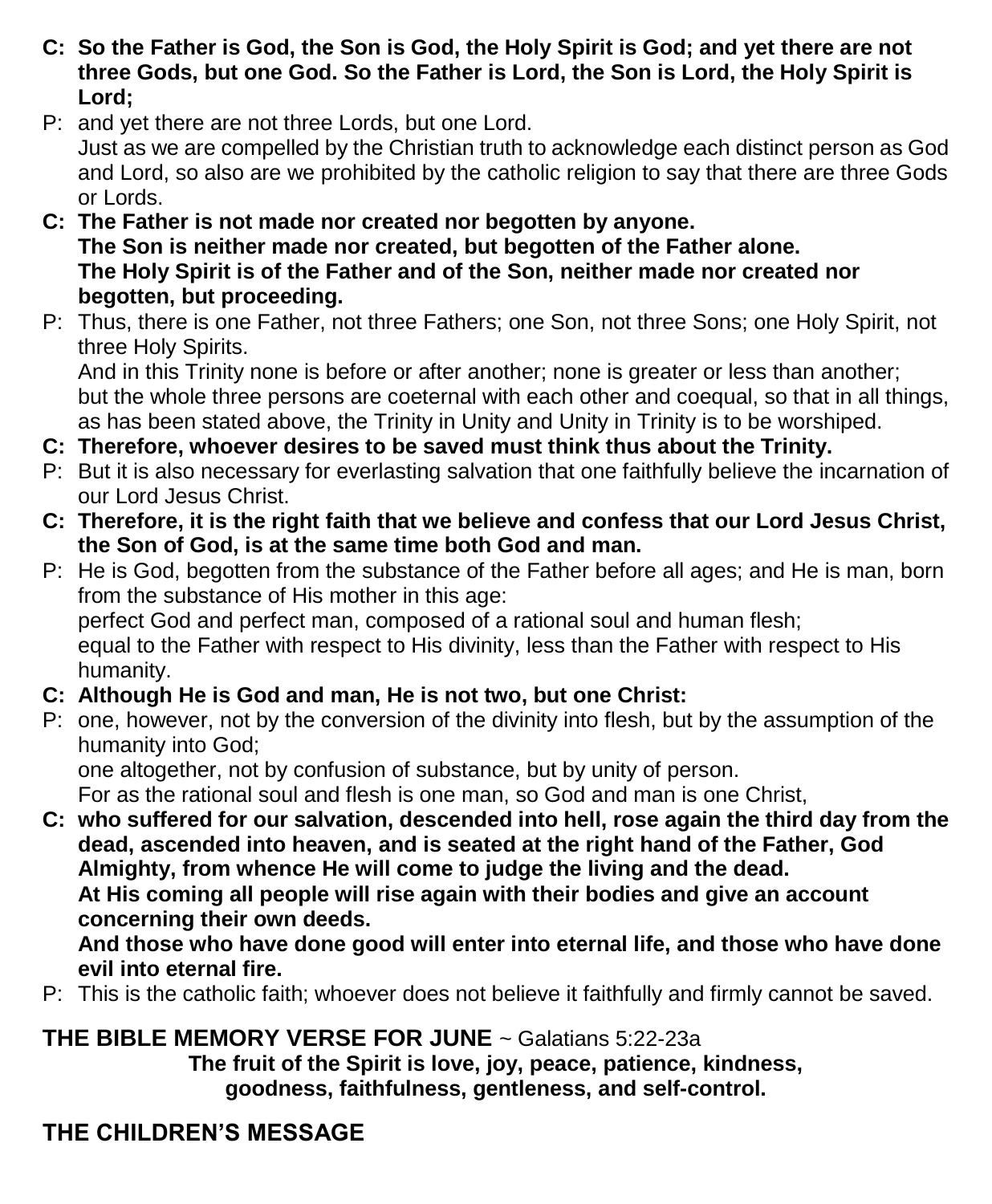

**5) Holy Father, holy Son, Holy Spirit, three we name Thee; Though in essence only one, Undivided God we claim Thee And, adoring, bend the knee While we own the mystery.**

#### *(please be seated)*

**THE SERMON** *"Filled and Overflowing"* Text: Acts 2:14a, 22-36

*(please stand)*

## **THE PRESENTATION OF OUR OFFERINGS**

**Praise God, from whom all blessings flow; Praise Him, all creatures here below; Praise Him above, ye heav'nly host; Praise Father, Son, and Holy Ghost. Amen.** 

## **THE PRAYER OF THE CHURCH**

- P: Before Your majesty we come, O Triune God, not presuming our place but responding to Your promise. Hear Your people, and grant our supplications. *[Brief silence]* Blessed Father, from You comes all that is, and we are forever indebted to Your grace for the gift of life. Receive this day our special thanks for the redemption You have provided in Jesus Christ, Your Son, and for the work of the Spirit in bringing us to know You by faith and to be adopted as Your children by Baptism into the name of the Father, Son and Holy Spirit. Lord, in Your mercy,
- **C: hear our prayer.**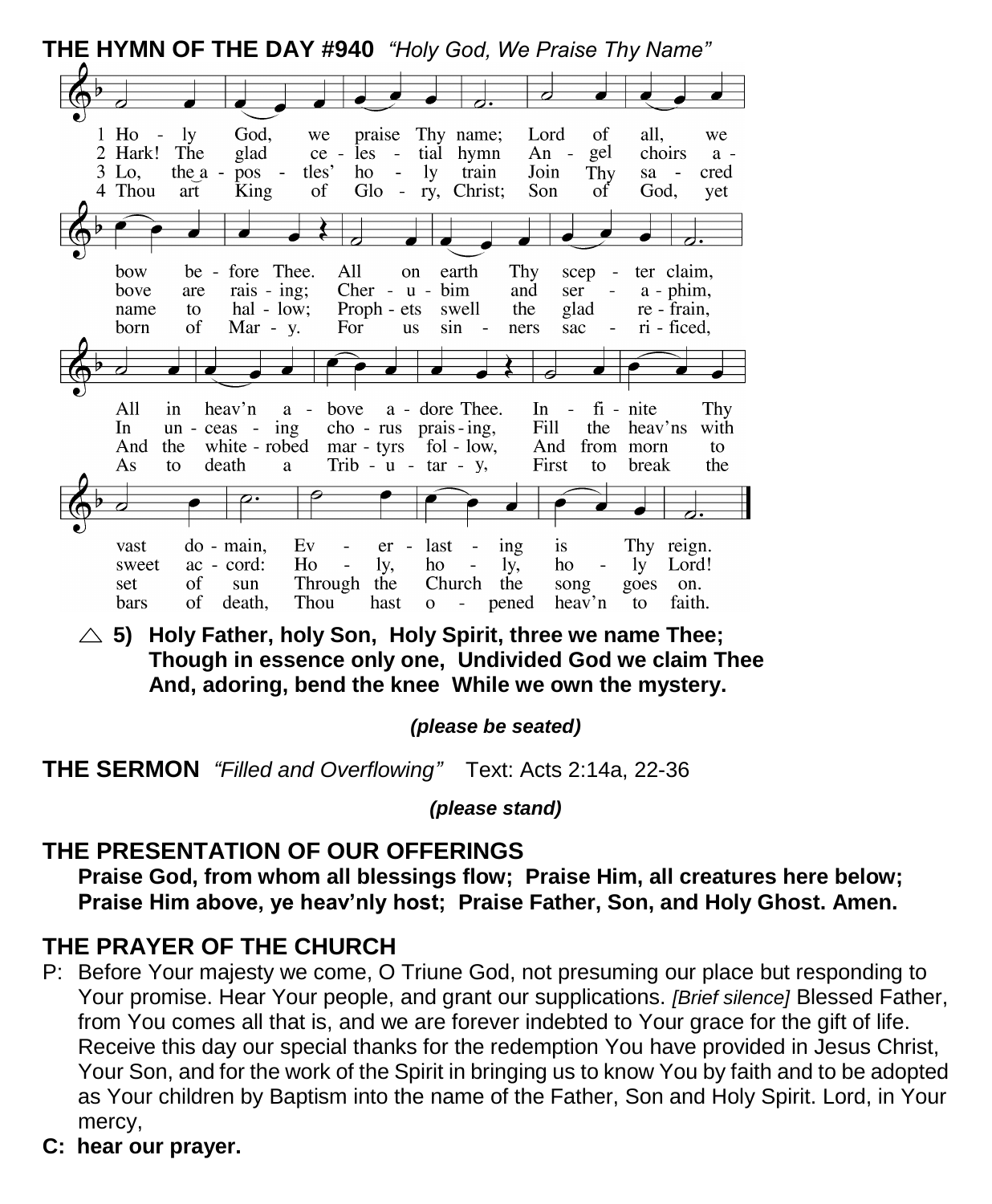P: Blessed Father, You desire not the death of the sinner but that all may live. Grant Your Holy Spirit to bless the Word spoken by all Your faithful witnesses, including missionaries Pastor David and Rachel Baker, Pastor Pedro and PaQuita Lopez, Judy Newhouse, Julie Lutz, Pastor Vance and Linda Becker, Pastor John Duitsman and the African Radio Ministry, Jim Kaiser and the work of the Lutheran Bible Translators, and Mission Development Counselor Gary Thies, that hearing Your Word sinners may be brought to repentance and may confess with us their faith in Jesus Christ as Lord. Lord, in Your mercy,

## **C: hear our prayer.**

P: Blessed Father, You guard Your world as Your own possession and have established governments and leaders to serve Your purpose. Bless our president; our governor; all elected and appointed officials, and all who serve in our Armed Forces, that in their stewardship of the nation and state they may be faithful and serve honorably for our benefit. Lord, in Your mercy,

## **C: hear our prayer.**

P: Blessed Father, You have suffered fully the cost of love through the giving of Your Son. Give healing and peace to all the afflicted, to \_\_\_\_\_\_\_ and those we name in our hearts. *[Brief silence.]* Give them all that is needful so that they may endure their illness confident of Your presence, and supply them with grace sufficient for their every need. Lord, in Your mercy,

## **C: hear our prayer.**

P: Blessed Father, we worship You not as we ought but as we are able, within the frailty of our minds and hearts that still struggle against sin and unbelief. Guard us by Your Spirit, that we may not grow weary nor lose sight of the goal before us. Work in us to display the good works of Him who has called us from darkness into His marvelous light. Lord, in Your mercy,

## **C: hear our prayer.**

P: Blessed Father, reform and renew us by Your Word and Spirit. Where we lack love, build us up in Christ, and where distracted, give us a single focus upon our Lord Jesus, that at last we may be found faithful, be reunited with those who have gone before us, and enjoy the marriage supper of the Lamb in His Kingdom without end. Lord, in Your mercy,

## **C: hear our prayer.**

- P: All these things we pray to You, pleading the merits of Christ alone, for You live and reign as one eternal God, the Father, Son and Holy Spirit, even to the end of the ages.
- **C: Amen.**

# **THE LORD'S PRAYER** *(printed inside the back cover of the hymnal)*

# **THE BENEDICTION**

P: The Lord bless you and keep you.

The Lord make His face shine on you and be gracious to you.

The Lord lift up His countenance on you and  $\Phi$  give you peace.

**C: Amen.**

## *(please be seated)*